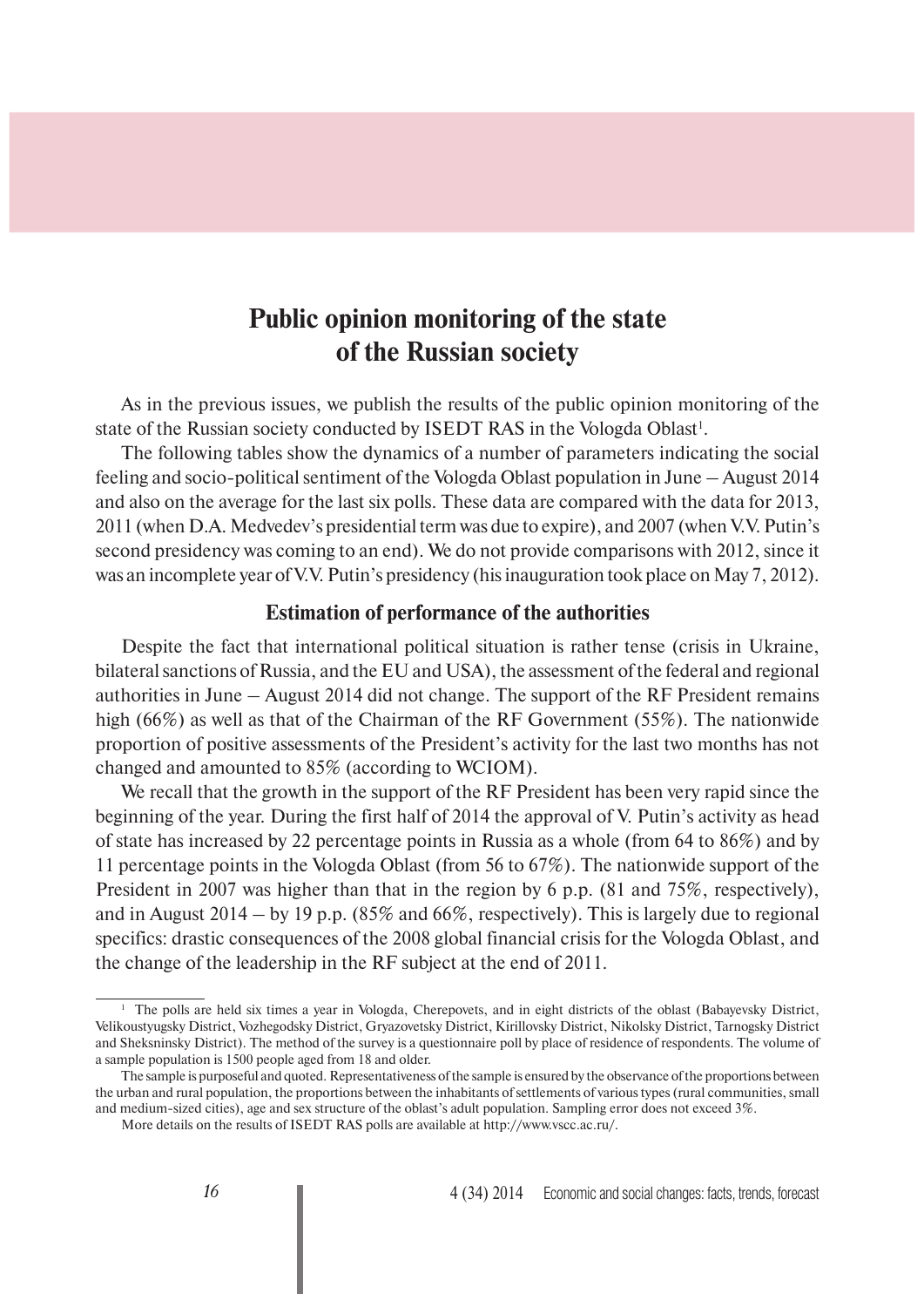The performance of the Vologda Oblast Governor is approved at a somewhat lower level (39%). It should be noted that the support of the Vologda Oblast Governor stabilized after a long decline in October 2013 – June 2014 (the percentage of positive assessments during this time has decreased from 46 to 39%). Apparently, the fact that the support of the region's head in August 2014 remains at the level of June is connected with the upcoming elections of heads of the Subjects of Federation (September 14, 2014 will be the single day of voting), and also with O. Kuvshinnikov's statements about the readiness of the region's economy to function effectively under the sanctions.

| Indicator                             | $2007*$                             | $2011*$ | $2013*$ | Oct.<br>2013 | Dec.<br>2013 | Feb.<br>2014 | Apr.<br>2014 | June<br>2014 |      |           | Aug.<br>2014 | Average<br>for the last | Dynamics $(+/-)$ ,<br>the last 6 surveys<br>in comparison with |  |
|---------------------------------------|-------------------------------------|---------|---------|--------------|--------------|--------------|--------------|--------------|------|-----------|--------------|-------------------------|----------------------------------------------------------------|--|
|                                       |                                     |         |         |              |              |              |              |              |      | 6 surveys | 2013         | 2011                    | 2007                                                           |  |
| <b>RF President</b>                   |                                     |         |         |              |              |              |              |              |      |           |              |                         |                                                                |  |
| approve                               | 75.3                                | 58.7    | 55.3    | 54.3         | 57.3         | 56.1         | 62.8         | 66.6         | 66.4 | 60.6      | $+5$         | $+2$                    | $-15$                                                          |  |
| do not approve                        | 11.5                                | 25.6    | 29.4    | 28.7         | 28.9         | 29.3         | 25.4         | 21.8         | 19.3 | 25.6      | -4           | 0                       | $+14$                                                          |  |
| <b>Chairman of the RF Government*</b> |                                     |         |         |              |              |              |              |              |      |           |              |                         |                                                                |  |
| approve                               | $\overline{\phantom{a}}$            | 59.3    | 48.9    | 49.0         | 51.1         | 49.3         | 52.5         | 55.8         | 55.2 | 52.2      | $+3$         | $-7$                    |                                                                |  |
| do not approve                        | $\overline{\phantom{a}}$            | 24.7    | 32.8    | 30.6         | 32.5         | 32.9         | 30.9         | 26.4         | 26.8 | 30.0      | $-3$         | $+5$                    |                                                                |  |
| Governor                              |                                     |         |         |              |              |              |              |              |      |           |              |                         |                                                                |  |
| approve                               | 55.8                                | 45.7    | 44.4    | 45.9         | 44.1         | 42.8         | 41.6         | 38.5         | 38.8 | 42.0      | $-2$         | $-4$                    | $-14$                                                          |  |
| do not approve                        | 22.2                                | 30.5    | 33.2    | 32.4         | 35.3         | 36.9         | 39.0         | 40.9         | 40.1 | 37.4      | $+4$         | $+7$                    | $+15$                                                          |  |
|                                       | included into the survey since 2008 |         |         |              |              |              |              |              |      |           |              |                         |                                                                |  |

How do you assess the current performance of..? (as a percentage of the number of respondents)

For the last two months there has been a decline in the share of the oblast residents, who think that the President's performance is successful in strengthening Russia's international standing (from 54 to 51%), in imposing order in the country (from 50 to 48%), in the protection of democracy and strengthening freedoms of citizens (from 40 to 38%). The level of approval of the President's work in the direction of economic recovery and enhancement of citizens' welfare did not change significantly in June – August 2014 (35–36%). No positive changes in the assessment of the RF President's performance in coping with key problems of the country are observed for the first time since the beginning of the year. However, it should be noted that, in spite of the tense political situation in the country and abroad, there is no significant deterioration in the public opinion.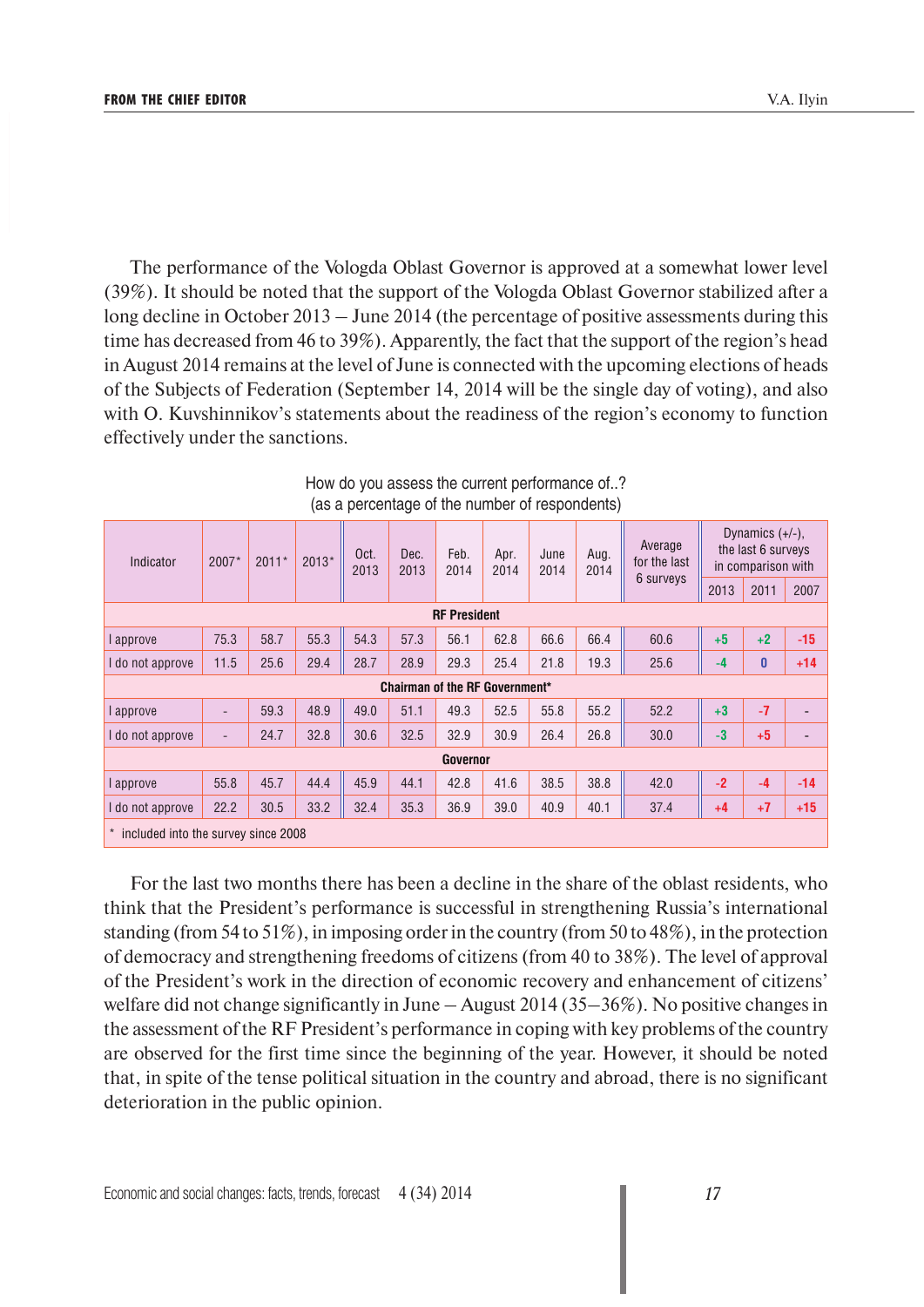| Indicator                                               | 2007  | 2011  | 2013  | Oct.<br>2013                                                  | Dec.<br>2013 | Feb.<br>2014 | Apr.<br>2014 | June<br>2014 | Aug.<br>2014 | Average<br>for the last<br>6 surveys | Dynamics $(+/-)$ .<br>the last 6 surveys<br>in comparison with |       |       |
|---------------------------------------------------------|-------|-------|-------|---------------------------------------------------------------|--------------|--------------|--------------|--------------|--------------|--------------------------------------|----------------------------------------------------------------|-------|-------|
|                                                         |       |       |       |                                                               |              |              |              |              |              |                                      | 2013                                                           | 2011  | 2007  |
| <b>Strengthening Russia's international standing</b>    |       |       |       |                                                               |              |              |              |              |              |                                      |                                                                |       |       |
| Successful                                              | 58.4  | 46.2  | 45.7  | 47.7                                                          | 47.5         | 45.9         | 48.6         | 53.7         | 50.9         | 49.1                                 | $+3$                                                           | $+3$  | $-9$  |
| Unsuccessful                                            | 24.9  | 33.7  | 36.2  | 33.7                                                          | 35.8         | 35.7         | 35.5         | 31.7         | 30.0         | 33.7                                 | $-3$                                                           | 0     | $+9$  |
| Index of success                                        | 133.5 | 112.5 | 109.5 | 114.0                                                         | 111.7        | 110.2        | 113.1        | 122.0        | 120.9        | 115.3                                | $+6$                                                           | $+3$  | $-18$ |
| Imposing order in the country                           |       |       |       |                                                               |              |              |              |              |              |                                      |                                                                |       |       |
| Successful                                              | 53.2  | 36.6  | 39.4  | 41.7                                                          | 44.5         | 42.7         | 46.7         | 49.5         | 47.5         | 45.4                                 | $+6$                                                           | $+9$  | $-8$  |
| Unsuccessful                                            | 34.0  | 50.0  | 47.5  | 46.7                                                          | 45.5         | 43.7         | 40.9         | 39.5         | 37.8         | 42.4                                 | $-5$                                                           | $-8$  | $+8$  |
| Index of success                                        | 119.2 | 86.6  | 91.9  | 95.0                                                          | 99.0         | 99.0         | 105.8        | 110.0        | 109.7        | 103.1                                | $+11$                                                          | $+17$ | $-16$ |
|                                                         |       |       |       | Protecting democracy and strengthening the citizens' freedoms |              |              |              |              |              |                                      |                                                                |       |       |
| Successful                                              | 44.4  | 32.4  | 31.8  | 33.5                                                          | 32.8         | 32.3         | 36.3         | 40.1         | 37.6         | 35.4                                 | $+4$                                                           | $+3$  | $-9$  |
| Unsuccessful                                            | 37.0  | 48.3  | 51.0  | 50.9                                                          | 51.6         | 50.1         | 48.7         | 43.9         | 43.7         | 48.2                                 | $-3$                                                           | 0     | $+11$ |
| Index of success                                        | 107.4 | 84.1  | 80.8  | 82.6                                                          | 81.2         | 82.2         | 87.6         | 96.2         | 93.9         | 87.3                                 | $+7$                                                           | $+3$  | $-20$ |
| Economic recovery and increase in the citizens' welfare |       |       |       |                                                               |              |              |              |              |              |                                      |                                                                |       |       |
| Successful                                              | 47.2  | 30.7  | 31.3  | 31.9                                                          | 32.6         | 31.5         | 34.9         | 35.8         | 35.1         | 33.6                                 | $+2$                                                           | $+3$  | $-14$ |
| Unsuccessful                                            | 39.1  | 56.1  | 56.8  | 57.7                                                          | 59.7         | 57.1         | 54.3         | 53.5         | 50.2         | 55.4                                 | $-1$                                                           | $-1$  | $+16$ |
| Index of success                                        | 108.1 | 74.6  | 74.5  | 74.2                                                          | 72.9         | 74.4         | 80.6         | 82.3         | 84.9         | 78.2                                 | $+4$                                                           | $+4$  | $-30$ |

# In your opinion, how successful is the RF President in coping with challenging issues?\* (as a percentage of the number of respondents)

\* Ranked according to the average value of the index of success for the last 6 surveys.

As for the people's opinion concerning political parties, the party "United Russia" remains the leader. In June – August the level of its support did not change significantly (33–34%). The ratings of other parties are also stable:  $KPRF - 9\%$ , LDPR  $-7\%$ , Just Russia  $-4\%$ . For the last two months there have been virtually no changes in the share of the oblast residents, who find it difficult to choose a political power that expresses their interests  $(11-12\%)$ .

In the course of 2014 there has been a steady increase in the people's support of United Russia (from February to June – from 28 to 34%). The positions of the rest of the parties from the beginning of the year do not change.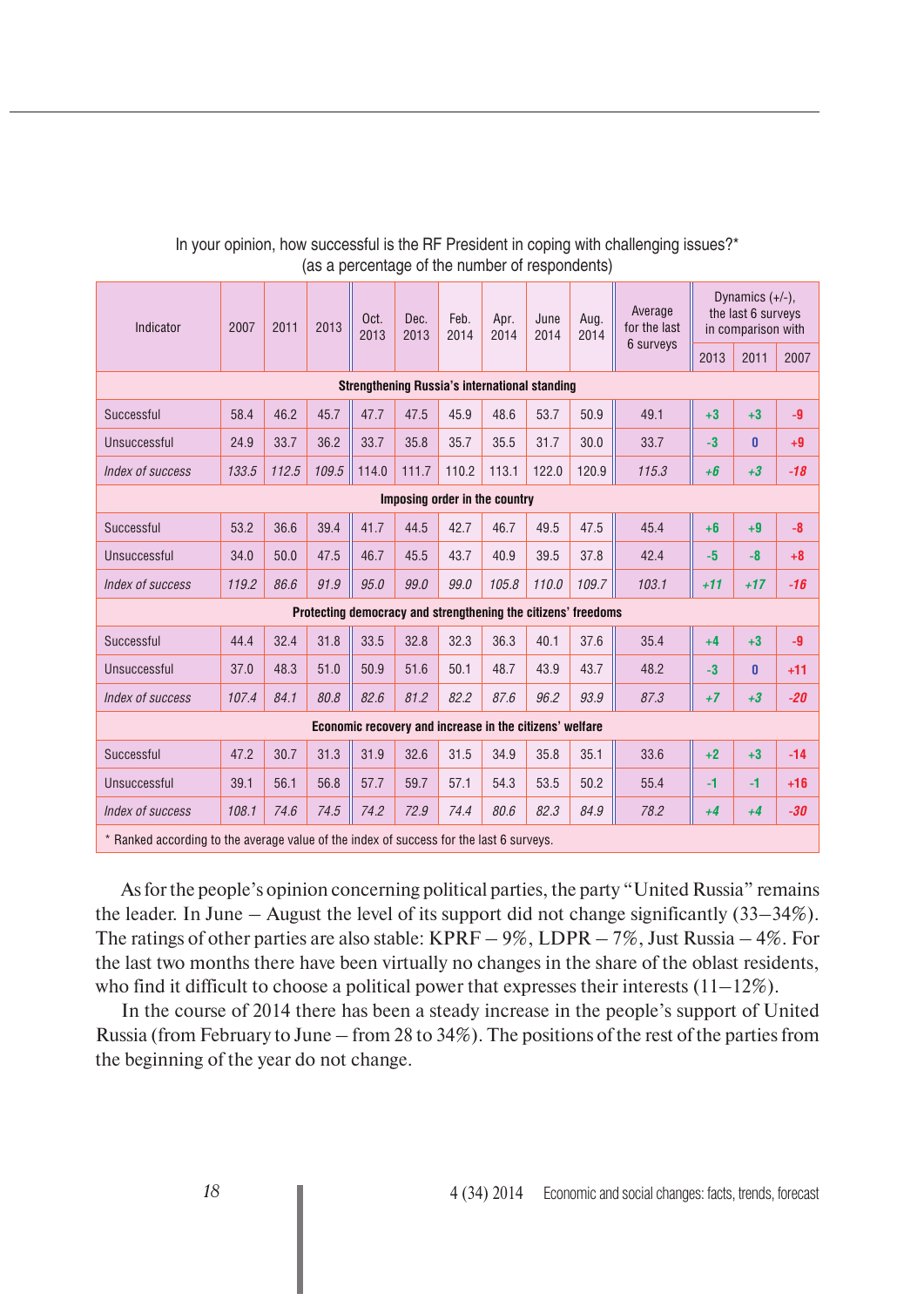| Party                        | 2007                  | <b>Election</b><br>to the<br><b>RF</b> State | 2011                  | Election<br>to the<br><b>RF</b> State | 2013 | Oct. | Dec. | Feb. | Apr. | June | Aug.      | Average<br>for the last |      | Dynamics $(+/-)$ ,<br>the last 6 surveys<br>in comparison with |              |
|------------------------------|-----------------------|----------------------------------------------|-----------------------|---------------------------------------|------|------|------|------|------|------|-----------|-------------------------|------|----------------------------------------------------------------|--------------|
|                              | Duma<br>2007.<br>fact |                                              | Duma<br>2011.<br>fact |                                       | 2013 | 2013 | 2014 | 2014 | 2014 | 2014 | 6 surveys | 2013                    | 2011 | 2007                                                           |              |
| <b>United Russia</b>         | 30.2                  | 60.5                                         | 31.1                  | 33.4                                  | 29.4 | 26.9 | 29.5 | 28.3 | 29.5 | 32.7 | 34.3      | 30.2                    | $+1$ | $-1$                                                           | $\mathbf{0}$ |
| <b>KPRF</b>                  | 7.0                   | 9.3                                          | 10.3                  | 16.8                                  | 11.3 | 11.9 | 11.8 | 10.9 | 10.7 | 9.8  | 9.1       | 10.7                    | $-1$ | $\mathbf{0}$                                                   | $+4$         |
| <b>LDPR</b>                  | 7.5                   | 11.0                                         | 7.8                   | 15.4                                  | 7.2  | 8.4  | 8.1  | 8.9  | 8.3  | 6.2  | 6.9       | 7.8                     | $+1$ | $\mathbf{0}$                                                   | $\bf{0}$     |
| <b>Just Russia</b>           | 7.8                   | 8.8                                          | 5.6                   | 27.2                                  | 4.6  | 4.0  | 4.4  | 3.5  | 3.3  | 3.3  | 3.7       | 3.7                     | $-1$ | $-2$                                                           | $-4$         |
| Other                        | 1.8                   |                                              | 1.9                   |                                       | 0.6  | 1.0  | 0.8  | 0.4  | 0.2  | 0.1  | 0.1       | 0.4                     | 0    | $-2$                                                           | $-1$         |
| No party                     | 17.8                  |                                              | 29.4                  |                                       | 34.9 | 37.3 | 34.4 | 35.2 | 34.8 | 36.0 | 35.0      | 35.5                    | $+1$ | $+6$                                                           | $+18$        |
| It is difficult<br>to answer | 21.2                  |                                              | 13.2                  |                                       | 10.2 | 10.5 | 10.9 | 12.7 | 13.1 | 11.8 | 10.9      | 11.7                    | $+2$ | $-2$                                                           | $-10$        |

Which party expresses your interests? (as a percentage of the number of respondents)

The indicators of social condition have remained stable since April 2014: the share of positive assessments of social mood is 71%, the share of positive assessments of the stock of patience in 81–83%.

Since December 2013 the social self-identification of the population has not changed significantly: the proportion of the oblast residents who consider themselves "people of average income" is  $42-44\%$ , the share of those who consider themselves to be "poor and extremely poor" is 47–50%.

At the same time, despite stable assessments of the social condition of the population, August 2014, compared with June, witnessed a noticeable decrease in the index of consumer sentiment (from 91 to 87 p.), which indicates the decrease in consumer activity in the region. More likely, it is due to the tense economic situation in the region associated with the debt burden of the regional budget, as well as the uncertainty of the population about the consequences of Russia's sanctions (mainly, the ban on the delivery of a number of key food products (beef, pork, vegetables, fruits, poultry, fish, seafood, cheese, milk and dairy products) from Australia, Canada, Norway, the USA and EU countries) for the consumer market.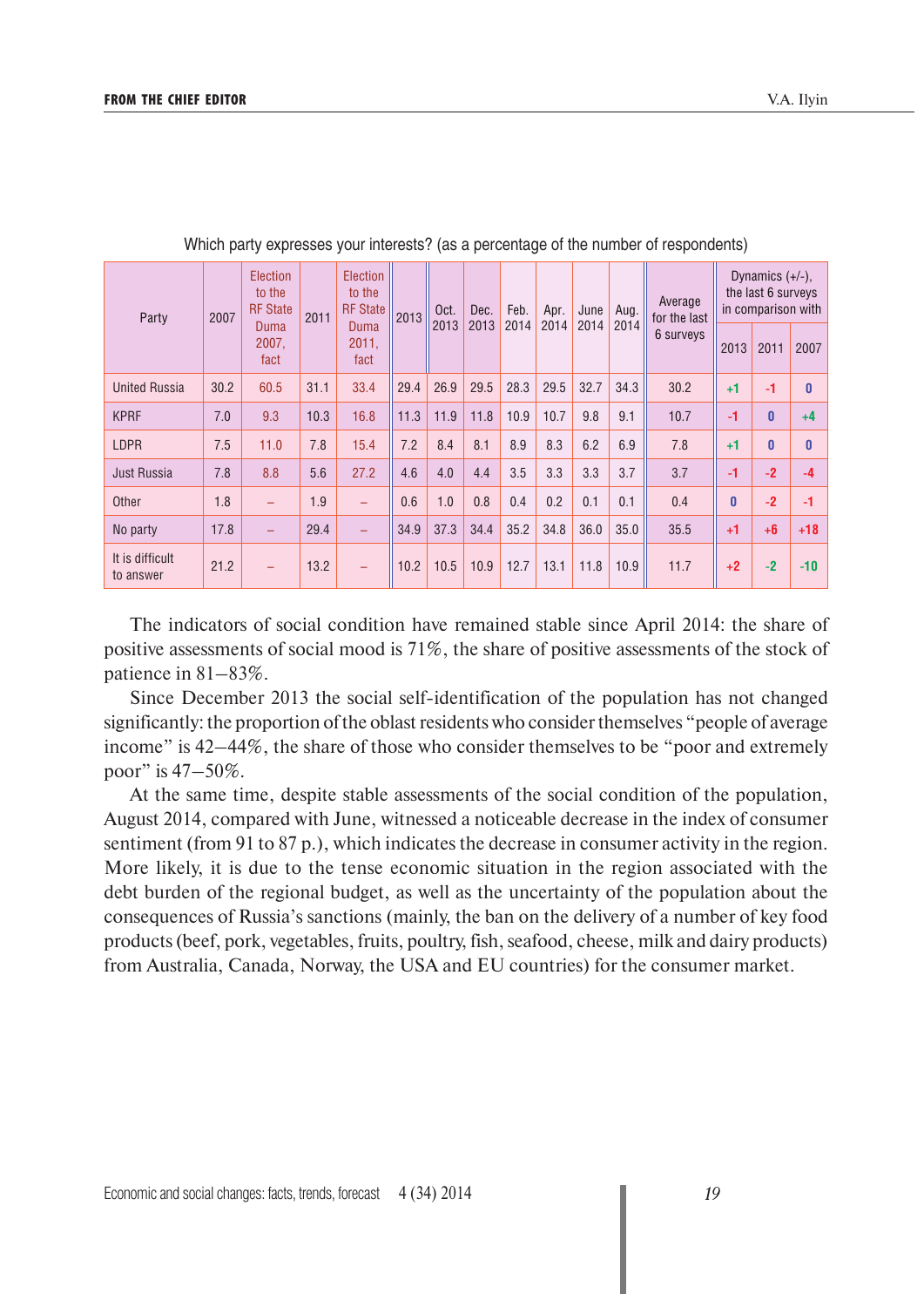| Indicator                                                                             | 2007  | 2011 | 2013 | Oct.<br>2013 | Dec.<br>2013               | Feb.<br>2014 | Apr.<br>2014 | June<br>2014 | Aug.<br>2014 | Average<br>for<br>the last | Dynamics $(+/-)$ ,<br>the last 6 surveys<br>in comparison with |          |       |
|---------------------------------------------------------------------------------------|-------|------|------|--------------|----------------------------|--------------|--------------|--------------|--------------|----------------------------|----------------------------------------------------------------|----------|-------|
|                                                                                       |       |      |      |              |                            |              |              |              |              | 6 surveys                  | 2013                                                           | 2011     | 2007  |
| <b>Mood</b>                                                                           |       |      |      |              |                            |              |              |              |              |                            |                                                                |          |       |
| <b>Usual condition, good</b><br>mood                                                  | 63.6  | 63.1 | 68.6 | 71.5         | 69.6                       | 65.1         | 69.3         | 71.1         | 70.5         | 69.5                       | $+1$                                                           | $+6$     | $+6$  |
| Feeling stress, anger, fear,<br>depression                                            | 27.8  | 28.9 | 26.2 | 24.0         | 26.2                       | 27.1         | 24.9         | 23.7         | 25.1         | 25.2                       | $-1$                                                           | $-4$     | $-3$  |
| <b>Stock of patience</b>                                                              |       |      |      |              |                            |              |              |              |              |                            |                                                                |          |       |
| Everything is not so bad;<br>it's difficult to live, but it's<br>possible to stand it | 74.1  | 74.8 | 79.3 | 81.6         | 83.1                       | 79.8         | 81.3         | 81.0         | 82.5         | 81.6                       | $+2$                                                           | $+7$     | $+8$  |
| It's impossible to bear<br>such plight                                                | 13.6  | 15.3 | 14.2 | 12.3         | 12.0                       | 12.3         | 11.1         | 13.4         | 12.8         | 12.3                       | $-2$                                                           | $-3$     | $-1$  |
|                                                                                       |       |      |      |              | Social self-identification |              |              |              |              |                            |                                                                |          |       |
| The share of people who<br>consider themselves to<br>have average income              | 48.2  | 43.1 | 43.9 | 45.7         | 43.7                       | 44.2         | 43.1         | 42.0         | 44.1         | 43.8                       | $\mathbf{0}$                                                   | $+1$     | $-4$  |
| The share of people who<br>consider themselves to be<br>poor and extremely poor       | 42.4  | 44.3 | 46.9 | 45.4         | 46.7                       | 46.9         | 49.1         | 48.4         | 49.6         | 47.7                       | $+1$                                                           | $+3$     | $+5$  |
| <b>Consumer sentiment index</b>                                                       |       |      |      |              |                            |              |              |              |              |                            |                                                                |          |       |
| Index value, points                                                                   | 105.9 | 89.6 | 90.3 | 90.4         | 87.9                       | 91.5         | 90.3         | 90.5         | 87.1         | 89.6                       | $-1$                                                           | $\bf{0}$ | $-16$ |

Estimation of social condition (as a percentage of the number of respondents)

# **Assessment of the events in Ukraine**

Most of the Vologda Oblast residents approve of the policy of Russia toward Ukraine. Their share has slightly increased in June – August 2014 (from 65 to  $67\%$ ). 10% of the region's population has the opposite opinion.

For the last two months, the support of Russia's policy in relation to the events in Ukraine has increased in the majority of the socio-demographic groups, especially among women (from 64 to 69%), people aged under 30 (from 61 to 67%), persons with secondary vocational education (from 60 to 69%), also among 20% of the poorest (from 43 to 48%), and the residents of Cherepovets (from 73 to 77%).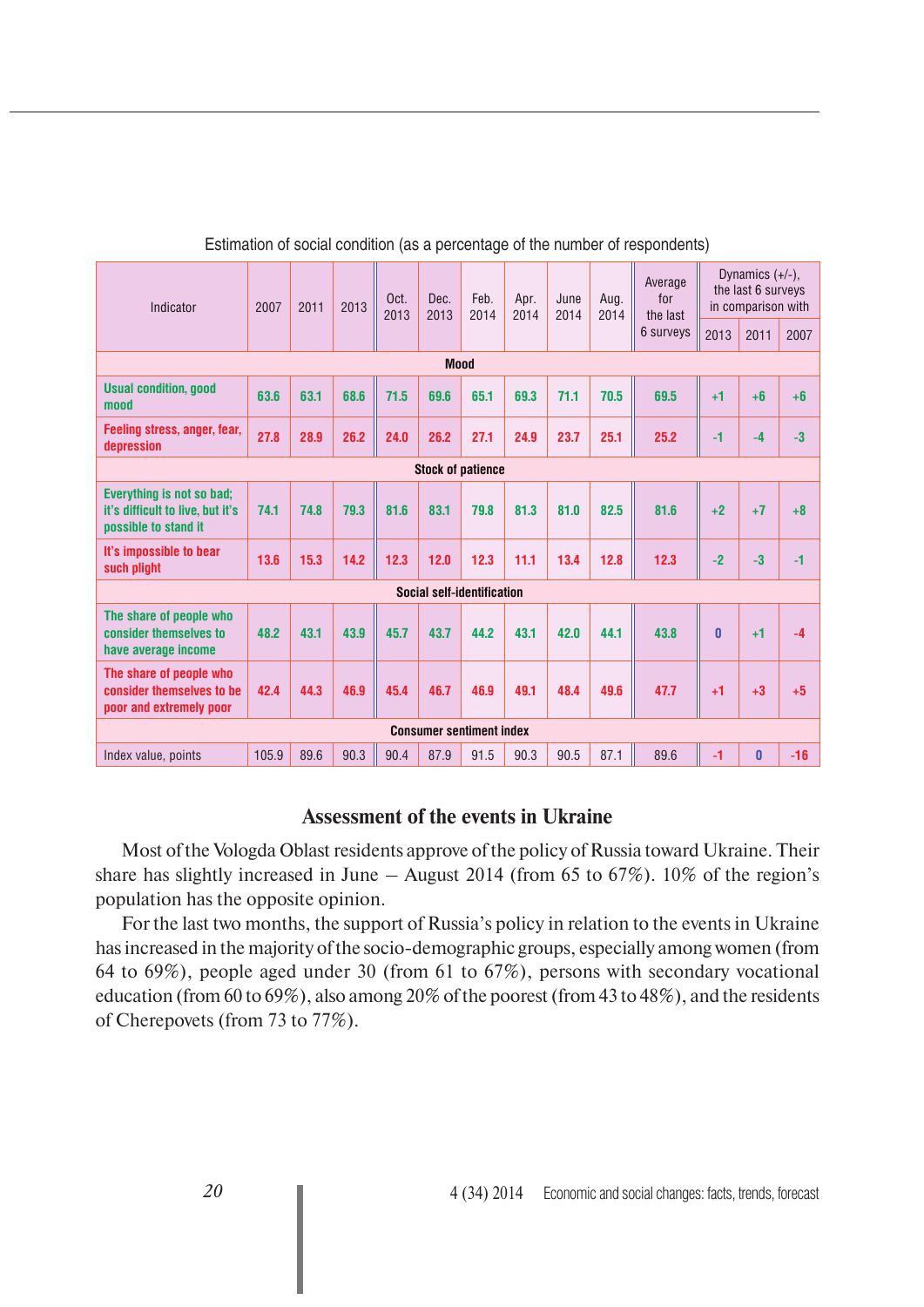|                                               |                                 | I support          | I do not support |             |  |  |  |  |  |  |  |  |
|-----------------------------------------------|---------------------------------|--------------------|------------------|-------------|--|--|--|--|--|--|--|--|
| Categories of population                      | <b>June 2014</b><br>August 2014 |                    | <b>June 2014</b> | August 2014 |  |  |  |  |  |  |  |  |
| <b>Sex</b>                                    |                                 |                    |                  |             |  |  |  |  |  |  |  |  |
| Men                                           | 66.4                            | 64.0               | 11.0             | 13.0        |  |  |  |  |  |  |  |  |
| Women                                         | 63.8                            | 68.5               | 9.2              | 8.2         |  |  |  |  |  |  |  |  |
| Age                                           |                                 |                    |                  |             |  |  |  |  |  |  |  |  |
| Under 30                                      | 61.0                            | 67.0               | 6.9              | 8.5         |  |  |  |  |  |  |  |  |
| $30 - 55$                                     | 65.2                            | 66.3               | 10.6             | 11.2        |  |  |  |  |  |  |  |  |
| Over <sub>5</sub>                             | 67.5                            | 66.4               | 11.3             | 10.3        |  |  |  |  |  |  |  |  |
| <b>Education</b>                              |                                 |                    |                  |             |  |  |  |  |  |  |  |  |
| Secondary and incomplete secondary            | 61.5                            | 58.5               | 9.2              | 12.7        |  |  |  |  |  |  |  |  |
| Secondary vocational                          | 59.6                            | 68.9               | 12.1             | 10.6        |  |  |  |  |  |  |  |  |
| Higher and incomplete higher                  | 74.0                            | 72.7               | 8.9              | 7.5         |  |  |  |  |  |  |  |  |
|                                               |                                 | Income groups      |                  |             |  |  |  |  |  |  |  |  |
| 20% of the poorest people                     | 42.5                            | 47.8               | 18.7             | 16.4        |  |  |  |  |  |  |  |  |
| 60% of the people with middle-sized<br>income | 68.1                            | 69.3               | 8.9              | 10.3        |  |  |  |  |  |  |  |  |
| 220% of the most prosperous people            | 83.9                            | 80.2               | 5.1              | 5.6         |  |  |  |  |  |  |  |  |
|                                               |                                 | <b>Territories</b> |                  |             |  |  |  |  |  |  |  |  |
| Vologda                                       | 72.6                            | 71.9               | 5.5              | 9.0         |  |  |  |  |  |  |  |  |
| Cherepovets                                   | 72.9                            | 77.0               | 8.5              | 7.1         |  |  |  |  |  |  |  |  |
| <b>Districts</b>                              | 56.5                            | 57.6               | 13.2             | 12.8        |  |  |  |  |  |  |  |  |
| <b>Oblast</b>                                 | 65.0                            | 66.5               | 10.0             | 10.3        |  |  |  |  |  |  |  |  |

#### Do you support Russia's policy concerning the events in Ukraine? (as a percentage of the number of respondents)

Over the past two months, the proportion of people, who learn about the Ukrainian events from TV programs, has increased from 80 to 87% in the Vologda Oblast and from 91 to 94% nationwide. 29% of the region's residents get the information about the development of the Ukrainian conflict from friends, relatives and neighbors. This is higher than in June (24%), and, in general, corresponds to the national average level (27%).

The region's residents get the information about the events in Ukraine from online newspapers and social networks on the Internet significantly more often than the residents nationwide (22% – in the Vologda Oblast,  $11\%$  – in Russia).

The proportion of the oblast residents, who are not interested in the development of the situation in Ukraine, decreased noticeably for the period from June to August 2014 (from 14 to 8%), but it remains higher than the national average value (1%).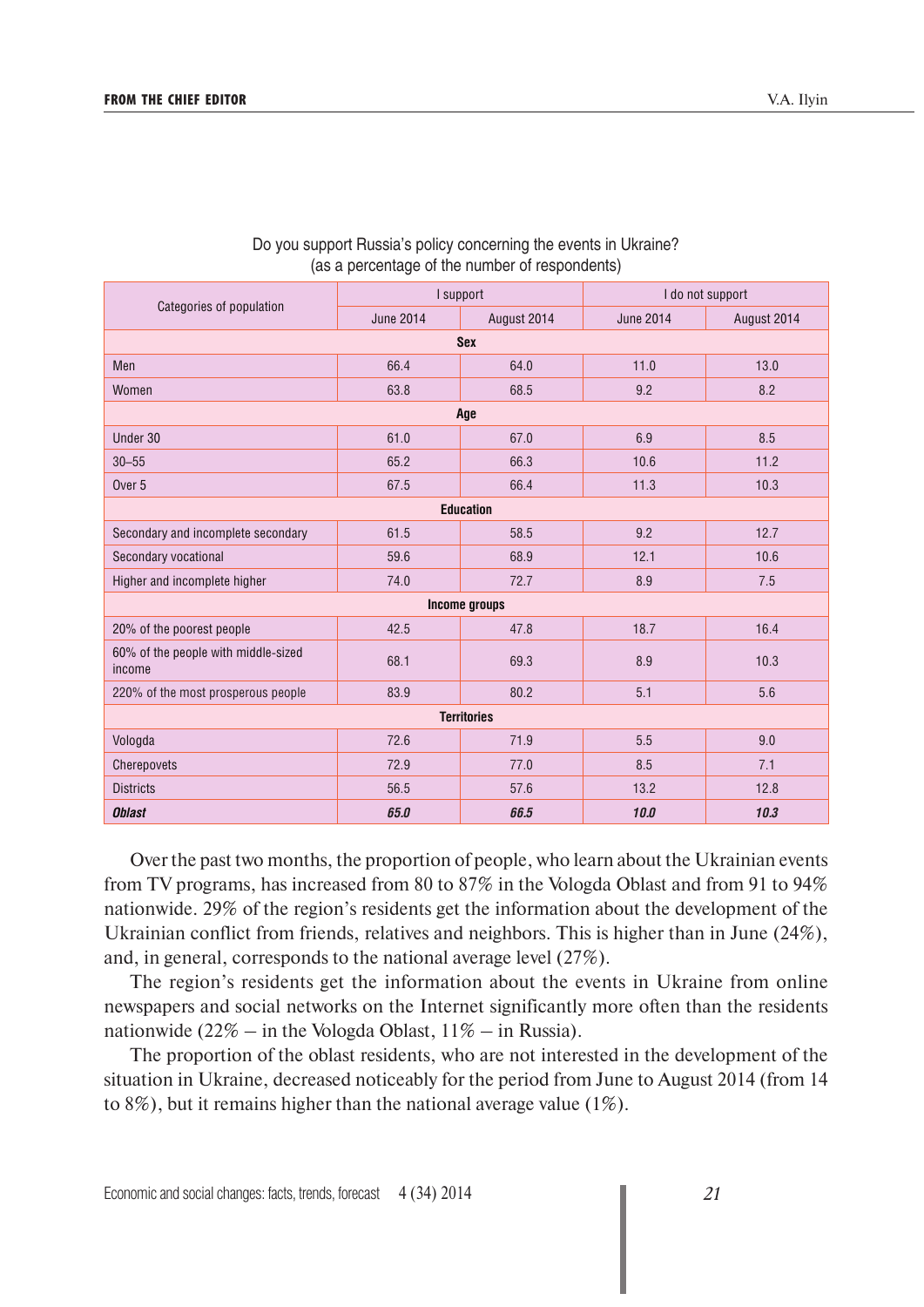|                                                                                         | <b>ISEDT RAS</b> |             | Levada Center    |                |  |
|-----------------------------------------------------------------------------------------|------------------|-------------|------------------|----------------|--|
| Answer option                                                                           | June 2014        | August 2014 | <b>June 2014</b> | August 2014    |  |
| <b>TV</b>                                                                               | 79.5             | 87.0        | 91               | 94             |  |
| Friends, relatives, neighbors                                                           | 24.0             | 28.5        | 26               | 27             |  |
| <b>Newspapers</b>                                                                       | 27.9             | 21.8        | 9                | 11             |  |
| Web-based social networking services                                                    | 24.1             | 21.5        | 10               | 11             |  |
| Internet media (newspapers, magazines, information portals)                             | 13.6             | 14.7        | 17               | 18             |  |
| Radio                                                                                   | 14.9             | 11.9        | 11               | 15             |  |
| Periodicals                                                                             | 4.5              | 2.6         | $\overline{2}$   | $\overline{2}$ |  |
| Other                                                                                   | 0.1              | 0.3         |                  |                |  |
| I am not interested in it                                                               | 13.9             | 7.5         |                  |                |  |
| * In order of prevalence in the Vologda Oblast according to the data as of August 2014. |                  |             |                  |                |  |

What are your main sources of information concerning the events in Ukraine and the Crimea?\* (several answer options; as a percentage of the number of respondents)

In comparison with June, in August the proportion of the oblast residents, who believe that the federal media are objective in their coverage of the events in Ukraine, increased (from 56 to 58%). In Russia as a whole, the share of those, who think the same, decreased slightly (from 79 to 74%).

More than half of the oblast residents believe that the foreign media provide biased information about the development of the Ukrainian conflict. The proportion of those, who support this opinion, increased in June – August 2014 from 52 to 60%. This viewpoint is shared by 64% of the population nationwide (as of June 2014).

|                                                                                                                                           |                     | <b>ISEDT RAS</b> | Levada Center    |             |  |  |  |  |  |
|-------------------------------------------------------------------------------------------------------------------------------------------|---------------------|------------------|------------------|-------------|--|--|--|--|--|
| Answer option                                                                                                                             | June 2014           | August 2014      | <b>June 2014</b> | August 2014 |  |  |  |  |  |
| <b>Federal Russian mass media</b>                                                                                                         |                     |                  |                  |             |  |  |  |  |  |
| On the whole and mostly impartial                                                                                                         | 56.2                | 57.6             | 79               | 74          |  |  |  |  |  |
| Not very impartial, completely biased                                                                                                     | 26.8                | 25.4             | 14               | 17          |  |  |  |  |  |
| Index, points                                                                                                                             | 129.4               | 132.2            | 165              | 157         |  |  |  |  |  |
| It is difficult to answer                                                                                                                 | 17.0                | 17.0             | 7                | 10          |  |  |  |  |  |
|                                                                                                                                           | Foreign mass media* |                  |                  |             |  |  |  |  |  |
| On the whole and mostly impartial                                                                                                         | 22.4                | 18.1             | 18               | n.a.        |  |  |  |  |  |
| Not very impartial, completely biased                                                                                                     | 52.3                | 59.7             | 64               | n.a.        |  |  |  |  |  |
| Index, points                                                                                                                             | 70.1                | 58.4             | 54               | n.a.        |  |  |  |  |  |
| It is difficult to answer                                                                                                                 | 25.3                | 22.2             | 18               | n.a.        |  |  |  |  |  |
| * In July 2014 Levada Center did not ask the question concerning the impartiality of the foreign media in covering the events in Ukraine. |                     |                  |                  |             |  |  |  |  |  |

In your opinion, how impartial are the following mass media when covering the events in Ukraine and the Crimea? (as a percentage of the number of respondents)